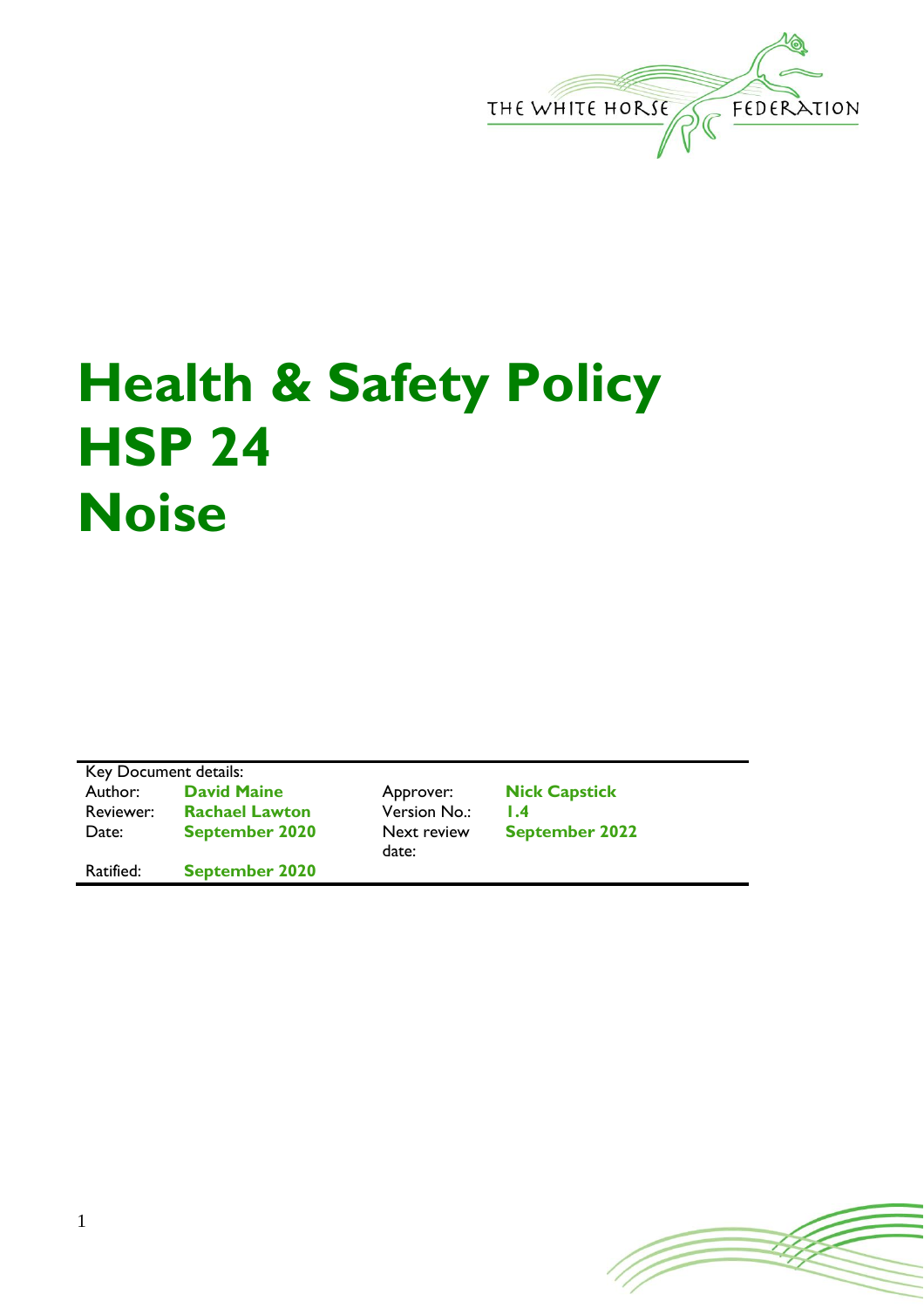

| <b>Title:</b>       | HSP 24 – Noise                                                                            |
|---------------------|-------------------------------------------------------------------------------------------|
| Author(s):          | David Maine                                                                               |
| Date:               | September 2020                                                                            |
| <b>Review date:</b> | September 2022                                                                            |
| <b>Application:</b> | This policy applies equally to all The White Horse Federation (TWHF) employees            |
|                     | including agency or casual staff, and to all premises where TWHF is either the 'employer' |
|                     | or is in control of the premises.                                                         |

| <b>Definitions</b> | For the purpose of this policy, the following definitions apply;                                 |                                                                                           |  |  |  |  |
|--------------------|--------------------------------------------------------------------------------------------------|-------------------------------------------------------------------------------------------|--|--|--|--|
|                    | Exposure<br>The levels of exposure to noise averaged out over a working day or                   |                                                                                           |  |  |  |  |
|                    | <b>Action Values</b>                                                                             | week or the maximum noise to which an employee is exposed in a                            |  |  |  |  |
|                    |                                                                                                  | working day.                                                                              |  |  |  |  |
|                    | <b>Exposure Limit</b>                                                                            | The levels of noise exposure that must not be exceeded. These                             |  |  |  |  |
|                    | <b>Values</b>                                                                                    | exposure limit values take account of any reduction in exposure                           |  |  |  |  |
|                    |                                                                                                  | provided by hearing protection, i.e. the values are the noise experienced                 |  |  |  |  |
|                    |                                                                                                  | at the ear with hearing protection utilised.                                              |  |  |  |  |
|                    | Decibel (dB)                                                                                     | The unit of measurement for loudness of a sound. The higher the dB,                       |  |  |  |  |
|                    |                                                                                                  | the louder the sound.                                                                     |  |  |  |  |
|                    | Peak Sound                                                                                       | This is the maximum sound exposure permitted for any individual and                       |  |  |  |  |
|                    | Pressure                                                                                         | takes hearing protection into account i.e. it is the actual sound exposure                |  |  |  |  |
|                    |                                                                                                  | of the individual 'at the ears' following any attenuation from hearing                    |  |  |  |  |
|                    |                                                                                                  | protection.                                                                               |  |  |  |  |
| <b>Policy Aims</b> | This policy aims to implement measures for the control of noise levels in the workplace to       |                                                                                           |  |  |  |  |
|                    | prevent damage to the hearing from noise exposure, by considering the Exposure Action            |                                                                                           |  |  |  |  |
|                    | Values and Exposure Limit Values where long term exposure will cause noise induced               |                                                                                           |  |  |  |  |
|                    | hearing loss.                                                                                    |                                                                                           |  |  |  |  |
| <b>Policy</b>      |                                                                                                  | TWHF will put in place measures to protect employees and others who may be exposed,       |  |  |  |  |
|                    |                                                                                                  | from the risks of noise-induced hearing loss and tinnitus which can be caused by exposure |  |  |  |  |
|                    |                                                                                                  | to excessive noise. Also to comply with the Control of Noise at Work Regulations 2005,    |  |  |  |  |
|                    | the Management of Health and Safety Regulations 1999 and the Health and Safety at Work           |                                                                                           |  |  |  |  |
|                    | etc. Act 1974.                                                                                   |                                                                                           |  |  |  |  |
|                    |                                                                                                  |                                                                                           |  |  |  |  |
|                    | These measures will include:                                                                     |                                                                                           |  |  |  |  |
|                    | Assessing the risks from noise exposure<br>٠                                                     |                                                                                           |  |  |  |  |
|                    | Taking measures to reduce noise exposure where a risk assessment shows that this is<br>$\bullet$ |                                                                                           |  |  |  |  |
|                    | necessary                                                                                        |                                                                                           |  |  |  |  |
|                    | Ensuring the level of noise generated is taken into account when a new piece of<br>$\bullet$     |                                                                                           |  |  |  |  |
|                    | equipment is purchased or hired                                                                  |                                                                                           |  |  |  |  |
|                    | $\bullet$                                                                                        | Providing hearing protection where necessary if risks cannot be adequately reduced by     |  |  |  |  |
|                    | other means                                                                                      |                                                                                           |  |  |  |  |
|                    | $\bullet$                                                                                        | Providing information on the risks from noise and the measures in place to reduce         |  |  |  |  |
|                    | these                                                                                            |                                                                                           |  |  |  |  |
|                    | ٠                                                                                                | Providing Occupational Health Referral Surveillance where employees report health         |  |  |  |  |
|                    | issues.                                                                                          |                                                                                           |  |  |  |  |
|                    |                                                                                                  |                                                                                           |  |  |  |  |

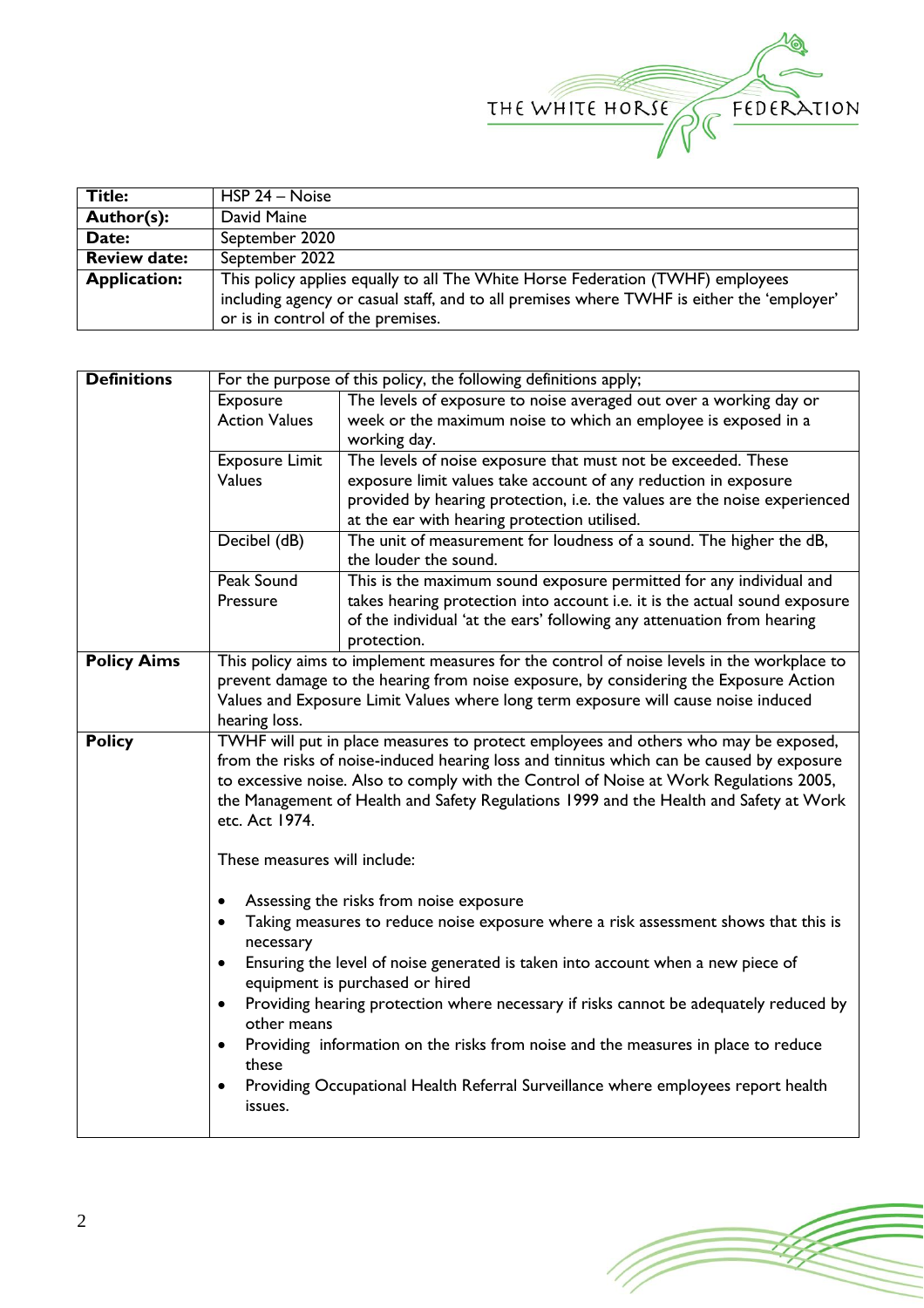

(Topon

|                |                                                              | This policy does not cover the environmental aspects of noise and noise pollution or the             |  |  |
|----------------|--------------------------------------------------------------|------------------------------------------------------------------------------------------------------|--|--|
|                |                                                              | adverse effects on wellbeing which can arise from 'nuisance' noise which is below the                |  |  |
|                |                                                              | levels likely to cause deafness.                                                                     |  |  |
|                |                                                              |                                                                                                      |  |  |
| <b>Risk</b>    |                                                              | Noise Induced Hearing Loss                                                                           |  |  |
|                | <b>Responsibility</b>                                        | This responsibility is discharged primarily at the line management/operational level.                |  |  |
|                |                                                              |                                                                                                      |  |  |
|                |                                                              | <b>Roles &amp; Responsibilities</b>                                                                  |  |  |
| $\mathsf{I}$ . | Roles and responsibilities are defined in HSP2 Organisation. |                                                                                                      |  |  |
|                |                                                              |                                                                                                      |  |  |
|                |                                                              | Any specific actions are detailed in the arrangements section below.                                 |  |  |
|                | <b>Arrangements</b>                                          |                                                                                                      |  |  |
| $\mathbf{I}$ . |                                                              | <b>Regulatory Noise Levels to be Monitored</b>                                                       |  |  |
|                |                                                              |                                                                                                      |  |  |
|                |                                                              | Noise levels are generally expressed in decibels (dB). Common noise levels would be:                 |  |  |
|                |                                                              | 50-60 dB - normal conversation                                                                       |  |  |
|                |                                                              | • 80 dB - noisy street                                                                               |  |  |
|                |                                                              | • 100 dB - pneumatic drill                                                                           |  |  |
|                |                                                              | 125 dB - jet aircraft                                                                                |  |  |
|                |                                                              |                                                                                                      |  |  |
|                |                                                              | An increase of 3dB may be barely noticeable because of the way ears work, but it means a doubling in |  |  |
|                |                                                              | the noise level. Small changes in numbers can be far more significant than they may seem.            |  |  |
|                |                                                              |                                                                                                      |  |  |
|                |                                                              | <b>Noise Exposure Action Values and Limit Values</b>                                                 |  |  |
|                |                                                              | The Control of Noise at Work Regulations 2005 requires specific action at certain action values and  |  |  |
|                |                                                              | set maximum values which must not be exceeded.                                                       |  |  |
|                |                                                              |                                                                                                      |  |  |
|                |                                                              | These relate to the levels of exposure averaged over a working day or week and the maximum noise     |  |  |
|                |                                                              | (peak sound pressure) which staff are exposed to in a working day.                                   |  |  |
|                |                                                              |                                                                                                      |  |  |
|                |                                                              | <b>Lower Exposure Action Values</b>                                                                  |  |  |
|                |                                                              |                                                                                                      |  |  |
|                |                                                              | The Lower Exposure Action Value is reached where a member of staff is exposed to an average daily    |  |  |
|                |                                                              | or weekly noise dose of 80 dB or a peak sound pressure of 135 dB. If these levels are reached, staff |  |  |
|                | members must be;                                             |                                                                                                      |  |  |
|                |                                                              |                                                                                                      |  |  |
|                | $\bullet$                                                    | informed of the level of exposure and the associated risks                                           |  |  |
|                | $\bullet$                                                    | instructed in how to minimise the risks and be provided with ear protection.                         |  |  |
|                |                                                              | <b>Upper Exposure Action Values</b>                                                                  |  |  |
|                |                                                              |                                                                                                      |  |  |
|                |                                                              | The Upper Exposure Action Value is reached where a member of staff is exposed to an average daily    |  |  |
|                |                                                              | or weekly noise dose of 85 dB or a peak sound pressure of 137 dB.                                    |  |  |
|                |                                                              | If these levels are reached,                                                                         |  |  |
|                |                                                              |                                                                                                      |  |  |
|                |                                                              | ear protection must be provided to ensure that the daily noise dose is reduced to below              |  |  |
|                |                                                              | 85 dB,                                                                                               |  |  |
|                |                                                              |                                                                                                      |  |  |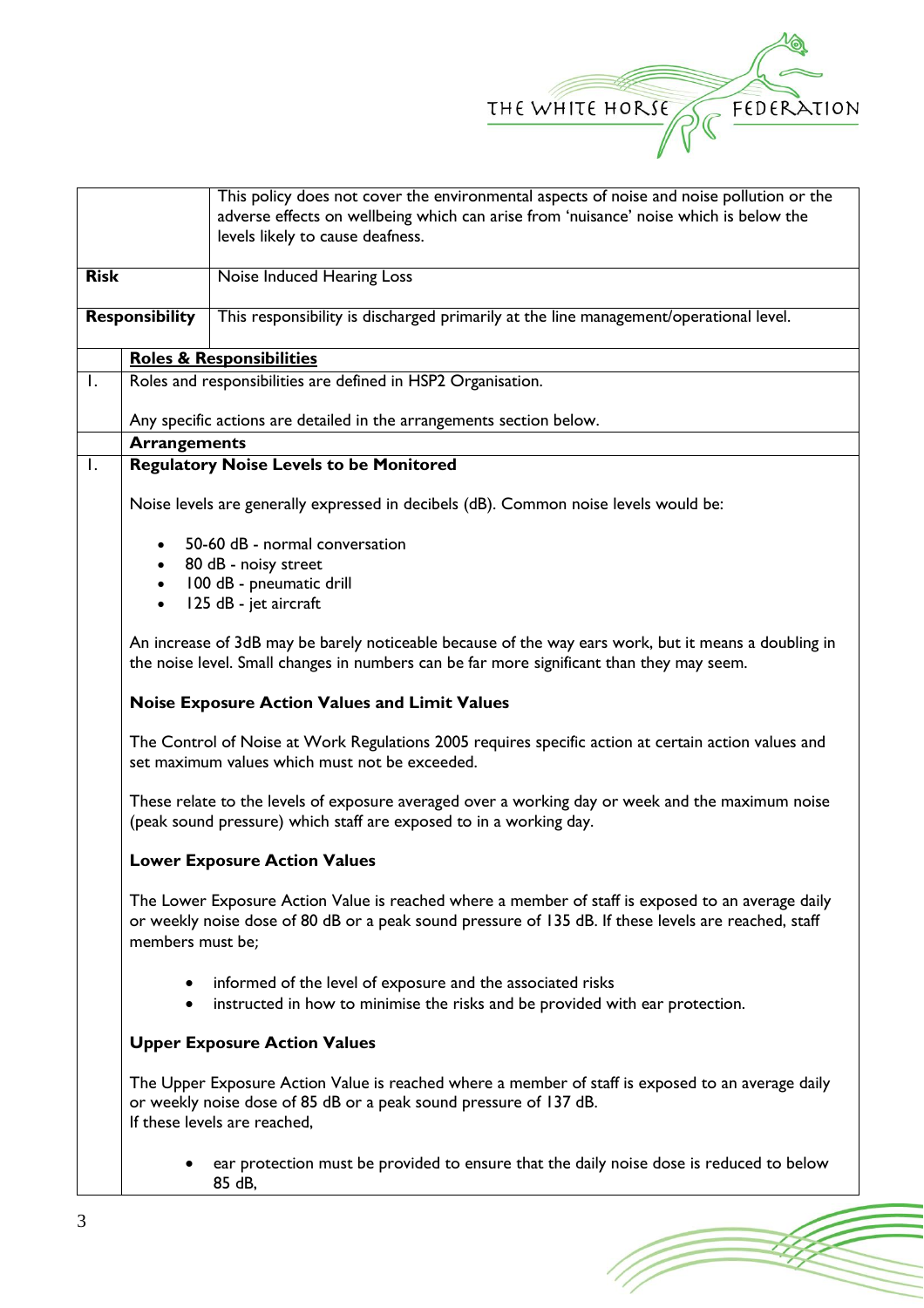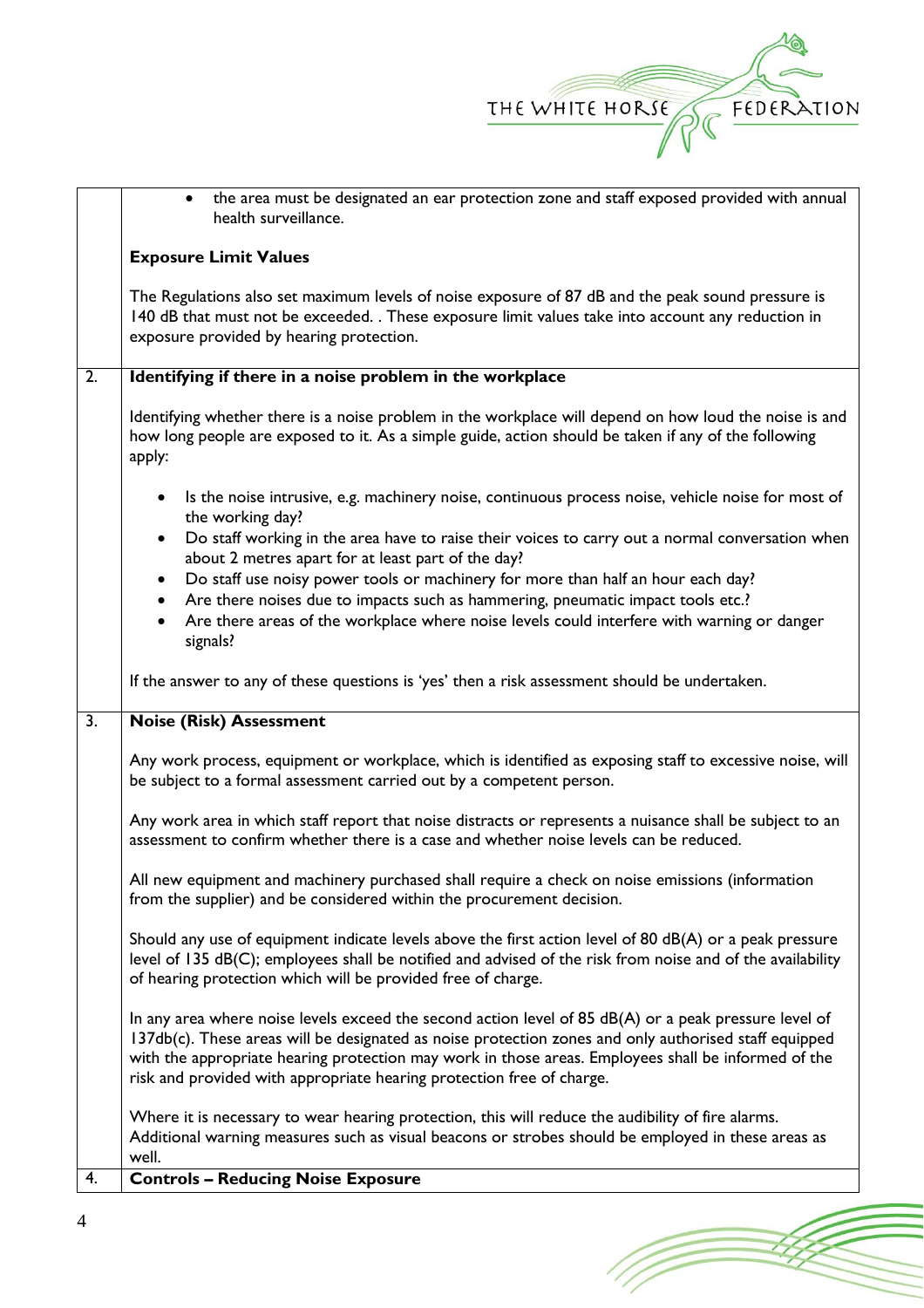

Measures must be put in place to reduce risks from noise exposure to as low a level as is reasonably practicable – even if noise levels are below the lower exposure action value. Consideration must be given as to whether further reduction is practical.

Wherever noise levels may exceed the lower exposure action level (e.g. personal exposure exceeding 80 dB), a risk assessment must be completed.

Formal measures to reduce noise exposure will be introduced if the upper exposure action value is exceeded i.e. personal exposure above 85dB. Provision of hearing protection is not an adequate sole solution in these circumstances.

Personal noise exposure MUST NOT exceed the exposure limit value of 87 dB (this measurement must take into account the effect of hearing protection).

Measures to reduce noise exposure may include:

- Replacing tools and equipment with alternatives which create lower levels of noise
- Ensuring all equipment is properly maintained
- Reducing exposure by reducing time exposed to noise
- Shielding or enclosure (of either a piece of equipment or the operator).

## **Hearing Protection**

Hearing protection can be used as an additional measure once noise has been reduced as far as is reasonably practicable by other means or as an interim measure pending noise reduction. It must not be used as the sole method of protection if personal noise exposures exceed the upper action value (85dB).

- Hearing protection must be made available on request if noise exceeds the lower action value (80dB).
- Hearing protection provided must be suitable for the levels and type of noise individuals are exposed to.

Refer to HSP 23 Personal Protective Equipment (PPE) Policy for further details.

## **Designation of noise zones**

Any area where noise levels exceed 85 dB (or peak sound level of 137dB(C)) will be designated as 'Hearing Protection Zones' and marked with appropriate signage. Within these areas, wearing of hearing protection will be compulsory, even though exposure may only be for short periods of time.

Detailed guidance on ways of reducing noise exposure can be found in "Controlling Noise at work – Guidance on Regulations" (HSE 2005).

## 5. **Health Surveillance**

Health surveillance will also be carried out for new starters or those changing jobs before staff are exposed to noise, where the job has been identified as one requiring health surveillance. This is to provide a baseline assessment. Health Surveillance can be introduced at any time for staff even if staff